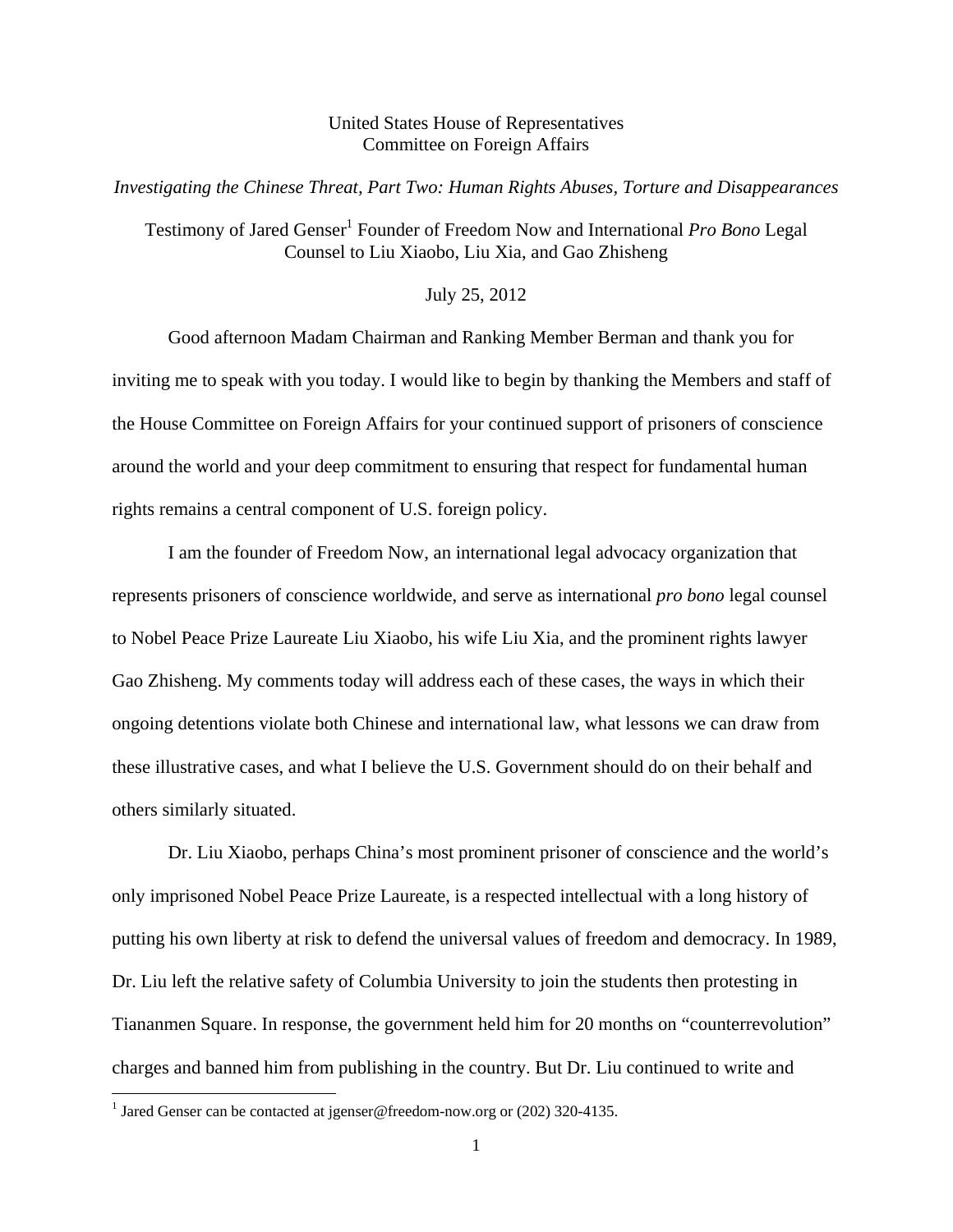became a leading voice for peaceful democratic reform in China. Despite more arrests, surveillance, and harassment in the following years, Dr. Liu joined a group of reformers in drafting Charter '08, a manifesto calling for peaceful political reform in China based on the principles of human rights, freedom, and democracy.

 Just days before Charter '08 was to be made public in December 2008, police arrested Dr. Liu and held him *incommunicado* for three weeks and without charge or access to a lawyer for nearly six months. His trial on "inciting subversion" charges lasted only two hours and the defense was allowed only 14 minutes to present its case. Foreshadowing later events, police prevented Dr. Liu's wife, Liu Xia, from leaving home to attend the trial. Ultimately, the court convicted Dr. Liu—citing as evidence his involvement in drafting Charter '08 and online essays—and sentenced him to 11 years in prison. In a demonstration of the moral force of his character, which would later lead the Norwegian Nobel Committee to award him its Peace Prize, Dr. Liu responded to the verdict in a statement saying that "I have long been aware that when an independent intellectual stands up to an autocratic state, step one towards freedom is often a step into prison. Now I am taking that step; and true freedom is that much nearer."

In the days before the Nobel Committee's announcement in 2010, Liu Xia spoke openly about her fears that if her husband won the award, authorities would prevent him from receiving it. Hours after Dr. Liu won the award, Chinese authorities moved to isolate Liu Xia from the outside world. After taking her to see Dr. Liu at the Jinzhou Prison, authorities placed Liu Xia under house arrest. After nearly 22 months, she remains under house arrest without charge and without any legal process whatsoever—her only "crime" is having been married to a Nobel Peace Prize Laureate.

Our legal team, which includes my colleague Professor Cohen, submitted petitions on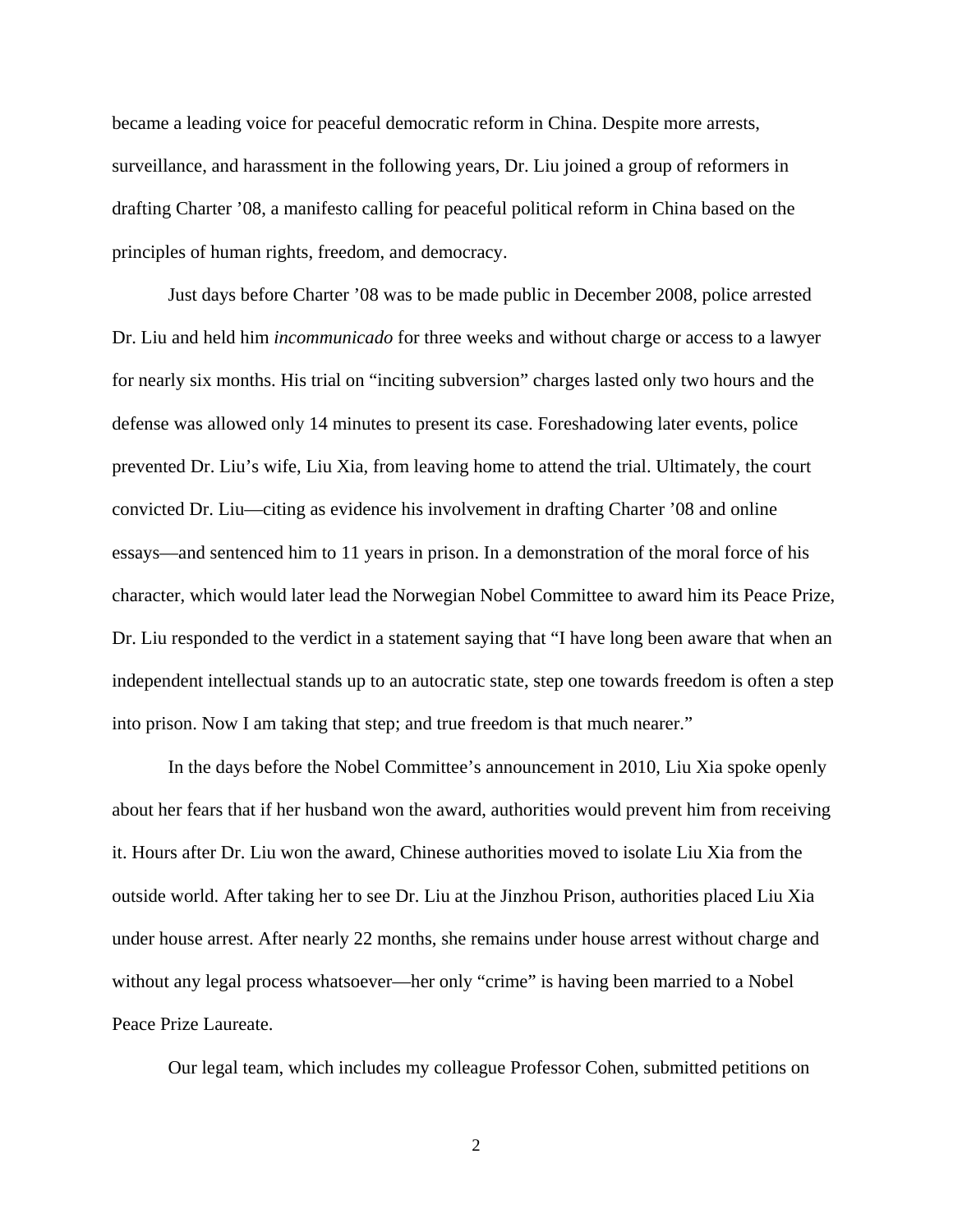behalf of the Lius to the United Nations Working Group on Arbitrary Detention—unfortunately, the government's responses have mirrored its tired talking points. As usual, the government made blanket statements about the right to freedom of expression and respect for the rule of law, claiming that the government strictly followed domestic law in imprisoning Mr. Liu. More shockingly, and despite a vast body of publicly available information documenting her house arrest, the government responded that "no legal enforcement measure has been taken on Liu Xia." Such a claim remains either an admission of the illegality of her detention or a flagrant and intentional lie. In either case, it demonstrates an incredible lack of respect for the UN as an institution and a total disregard for the fundamental rights of one of its own citizens.

 The Working Group, in separate well-reasoned opinions, held that the continued detention of the Lius by the Chinese government is arbitrary as a violation of Articles 9, 10, and 19 of the Universal Declaration of Human Rights and called for their immediate release. As we explained to the Working Group, their detentions are arbitrary for the same two reasons. First, both were detained for peacefully exercising their fundamental rights—Dr. Liu for writing in support of democratic reform and respect for human rights in China and Liu Xia for speaking out in support of her husband. Second, in both cases the government failed to meet certain minimum international standards for due process. Dr. Liu was detained *incommunicado* for three weeks and held without charge or access to an attorney for nearly six months. His trial was far from fair. In Liu Xia's case, there has simply been no procedure at all.

 However, despite the Working Group's demand that the Liu's be released—a demand that has been echoed by countless individuals and institutions around the word—Chinese authorities continue to deny their liberty.

The government also refuses to release Gao Zhisheng, a prominent Chinese rights lawyer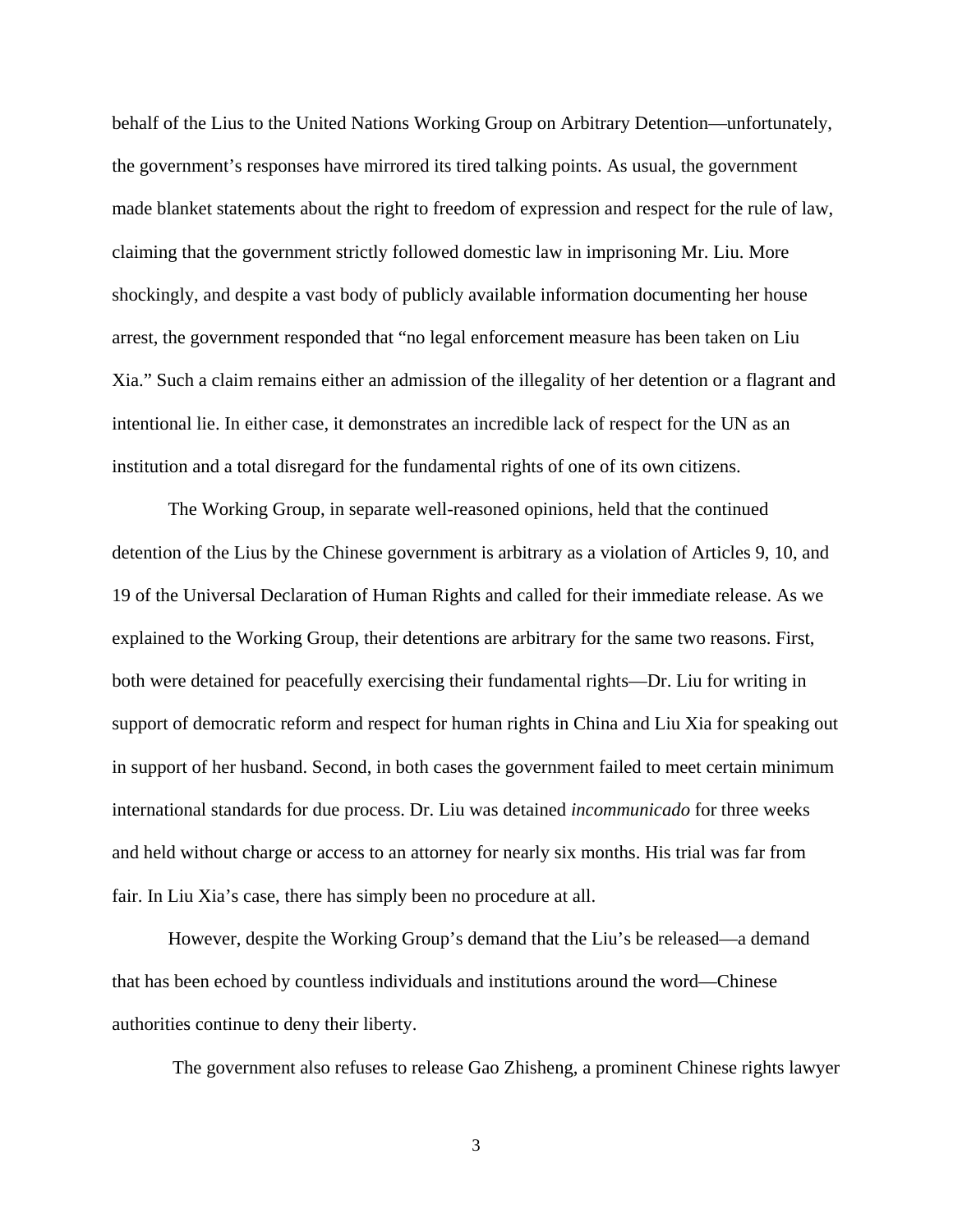who has been repeatedly detained and disappeared by the government for his work defending the rights of others. Mr. Gao rose to prominence within the Chinese legal establishment and was named one of the country's top ten lawyers by the Ministry of Justice in 2001, but fell out of favor with the authorities after he defended the rights of China's most vulnerable citizens, in particular religious minority groups and victims of illegal land seizures. In 2005, the government shuttered his law firm. In 2006, police detained and tortured Mr. Gao, forcing him to confess to "inciting subversion" by threatening his wife and children. After a trial that lasted less than a day, Mr. Gao was given a three-year suspended sentence subject to five years of probation. After the sentence, the government placed Mr. Gao under *de facto* house arrest and placed his family under intense surveillance, going so far as to station officers inside their home.

 In 2007, authorities disappeared Mr. Gao for 50 days and brutally tortured him after he issued an open letter to the U.S. Congress documenting rights abuses in China. In testimony to the Congressional Executive Commission on China in February, Mr. Gao's wife, Geng He, described the mistreatment. She said, "policemen covered his head with a black mask and took him to a room where they stripped him naked and beat him. They used electric batons to shock him all over his body—specifically his private parts—turning his skin black. After losing consciousness from the torture, he awoke covered in urine. Later, his captors used cigarette smoke to burn his eyes so severely that could not open them. They even stabbed his private parts with toothpicks," she told the Commission.

The government again disappeared Mr. Gao in early 2009 shortly after his wife and two young children fled the country to seek asylum in the United States. This time he remained *incommunicado* for over a year. At the time, the government had variously claimed that Mr. Gao had gone "missing," that he was "where he should be," and that with a population of 1.3 billion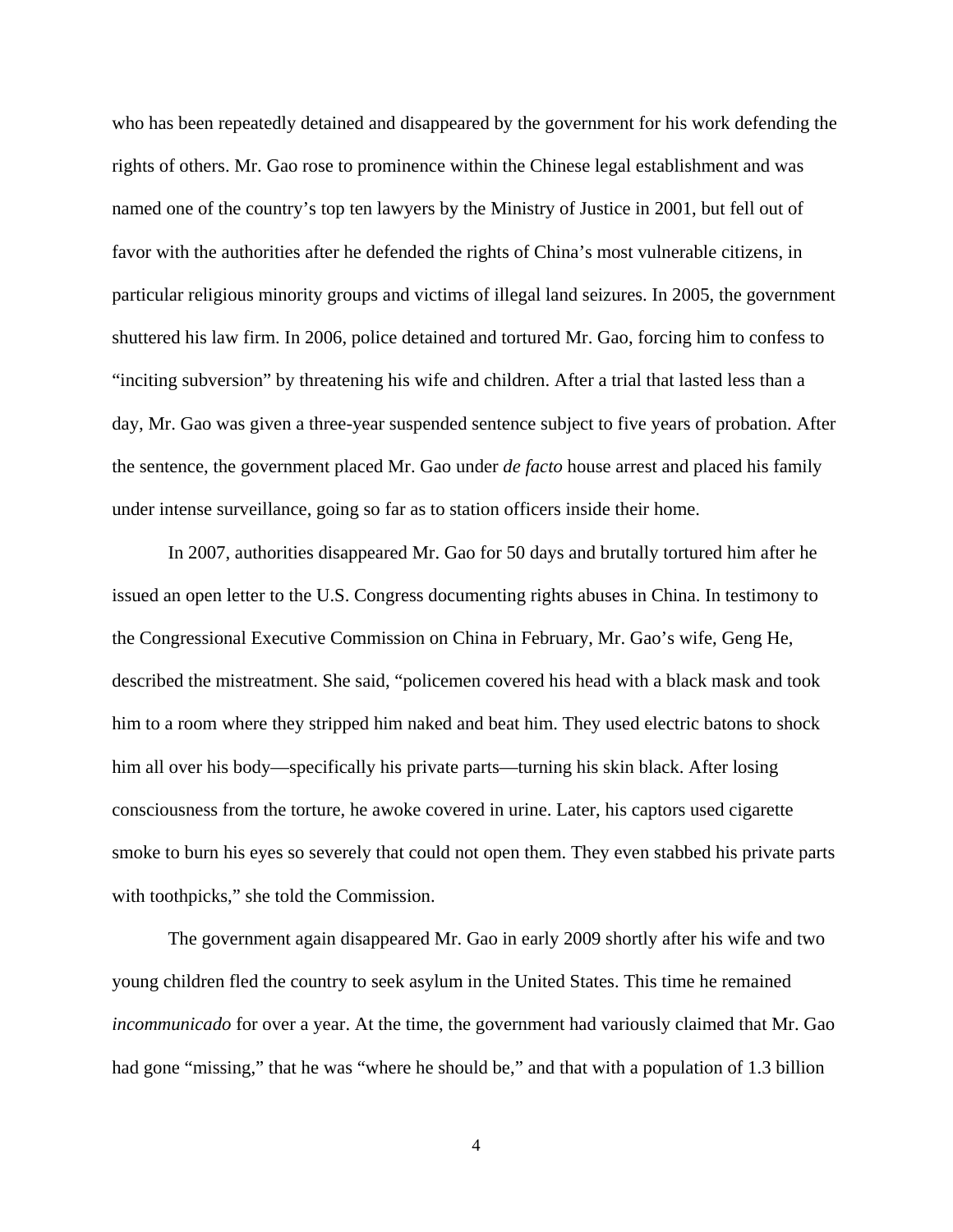people, the authorities could not be expected to know his whereabouts. But in 2010, Mr. Gao briefly reappeared, describing even more torture at the hands of his captors. Shortly thereafter, authorities disappeared Mr. Gao again for another 20 months.

In response to a petition submitted by our legal team to the United Nations Working Group on Arbitrary Detention, the government, as in the case of the Lius, failed to engage in an honest discussion of the facts. This time the government refused to even respond—though the government had told another UN body, again in the face of overwhelming and public evidence to the contrary, that Mr. Gao was working in Northwest China and was in contact with family. In finding Mr. Gao's detention arbitrary, the Working Group held that his disappearance constituted a "clear non-observance of the international norms relating to the rights to a fair trial." The Working Group also held that Mr. Gao's detention "result[ed] from the exercise of rights and freedoms" protected by the Universal Declaration on Human Rights and demanded that he be immediately released. However, as in the case of the Lius, the Chinese government failed to release Mr. Gao despite these findings.

 Then last December, the government announced that it had revoked Mr. Gao's probation, which was scheduled to expire within days, and would imprison him for three more years under the "inciting subversion" charges imposed in 2007. Needles to say, the notion that Mr. Gao could have violated the terms of his probation while the government held him in secret detention is at best farcical. Adding insult to injury, prison authorities prevented family members from seeing Mr. Gao for months and even claimed he didn't want to see them.

As outlined in our most recent submission to the Working Group, this new detention is a clear violation of China's obligations under international law. Not only did the 2007 prosecution result from Gao's legitimate work advocating for the rights of others; not only did the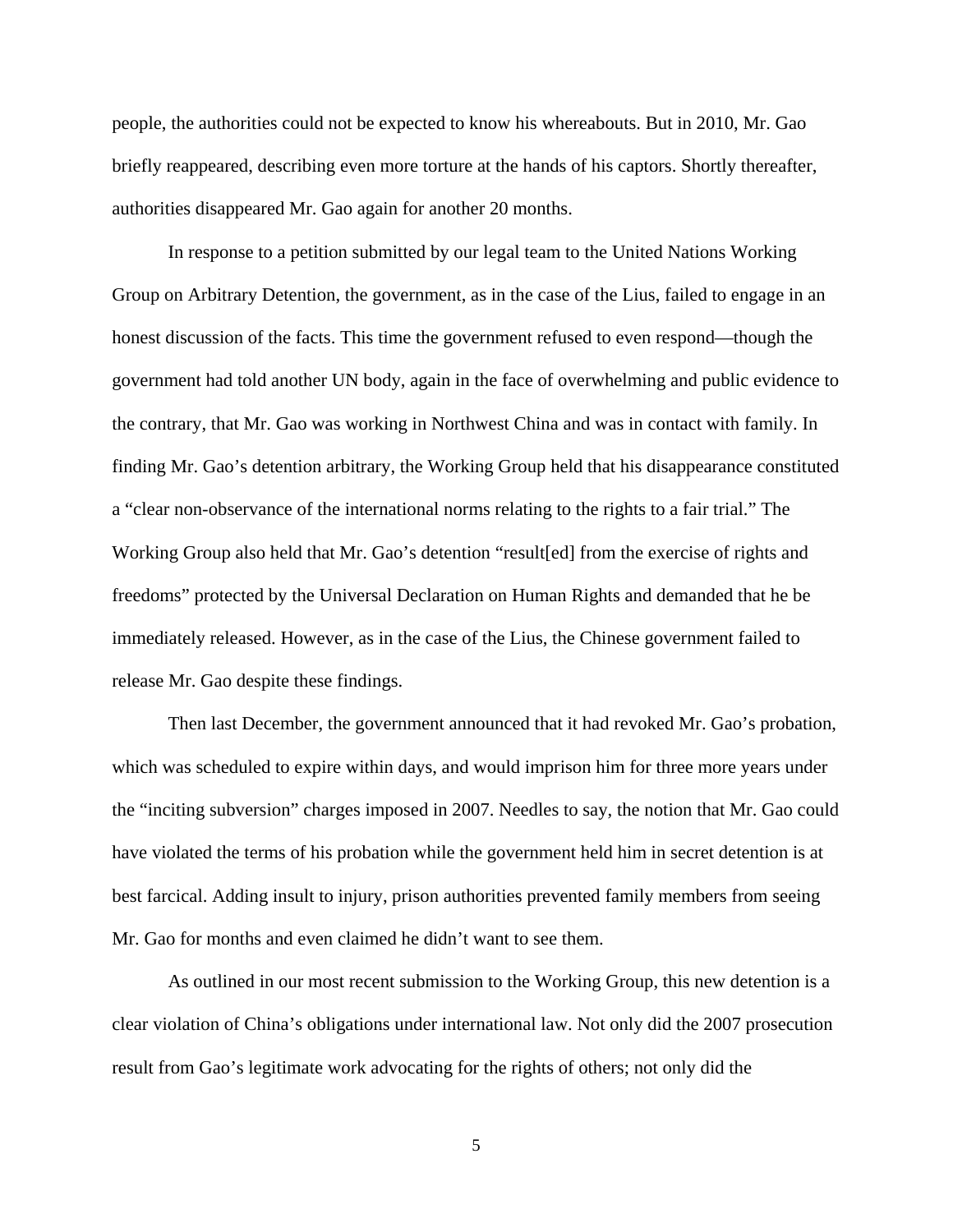government's prosecution fail to meet any meaningful standard of fairness or due process; but, the fact remains that Mr. Gao has already spent more than three years in government custody often completely *incommunicado*—there is simply no justification under Chinese law for his continued detention.

 Far from making progress on human rights, in March the National People's Congress took another step backwards by essentially legalizing the disappearance of individuals suspected of endangering national security for up to six months. Such a provision poses a real threat in a country where free and peaceful expression can result in charges of "inciting subversion." While some limitations on the power to disappear suspects were included after an international outcry and the revised Criminal Code does include some new protections on the right to an attorney and the exclusion of evidence obtained through torture, hope that these provisions will be respected in practice is wishful thinking in light of the government's track record.

As it has done repeatedly when pressed on the continued detention of the Lius and Mr. Gao, the Chinese government frequently claims to respect the rule of law. But these cases illustrate the grim reality for those who dare to defy the government or the Communist Party that controls it. Dissenters are silenced, intimidated, harassed, tortured, disappeared, given lengthy prisons terms, and sometimes just killed. Even family members are targeted and persecuted with impunity. None of this is consistent with either the rule of law or China's international obligations. Sadly, the victims are left with no legal recourse.

The government claims that is wants to engage in dialogue on human rights in a spirit of mutual cooperation, but attempts by international institutions and other governments to engage in a real dialogue inevitably result in a series of sequential monologues. As it does is public, the government frequently sticks to the implausible talking point that these cases are being handled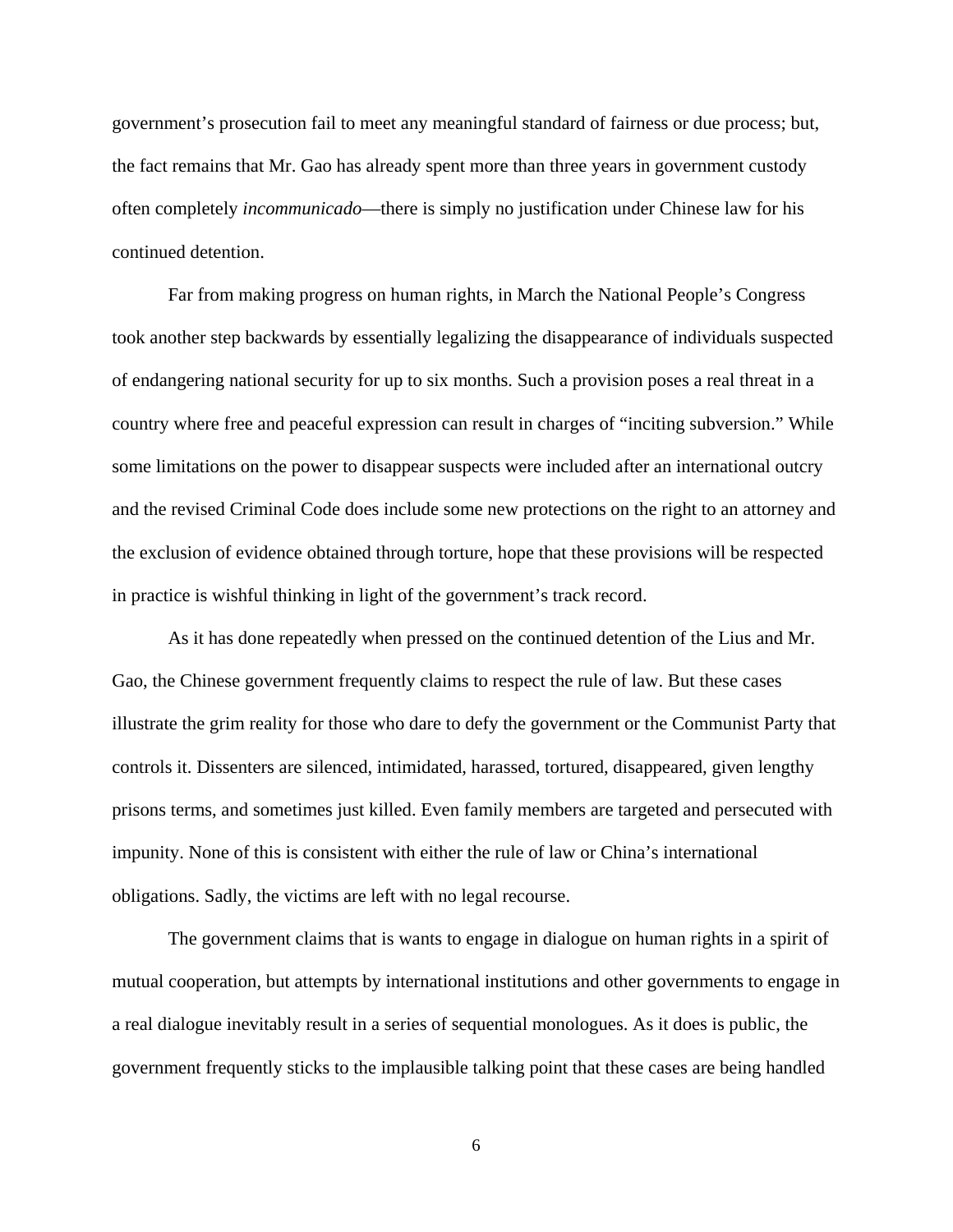in accordance with Chinese law. In cases where the government's actions clearly violate domestic law, such as those of Liu Xia and Mr. Gao, it simply lies with the expectation that others will move onto the next issue or fail to hold the government accountable for is demonstrably false claims. In these circumstances, the only remaining approach is to push-back and press the government privately and publicly, unilaterally and multilaterally, to address these ongoing violations of Chinese and international law. Rights dialogues, like the one occurring this week, will only be successful if we have the courage to stand unwaveringly with the victims and speak out on their behalf.

 It is important to emphasize that while broad and systemic changes are needed in China's criminal justice system, making dialogue on issues such as police training and legislative reform essential, there is no substitute for addressing specific cases where the treatment of individuals deviates from existing laws. By definition, if we can secure the releases of those individuals who are most seriously oppressed, we will create greater space for them to operate and imbue others with the confidence that they too can conduct their own internationally-protected activities. But if there is not progress on these bellwether cases, any claimed progress in other areas is incomplete, inconsistent, and insufficient. To these ends, I would recommend the three following measures.

 First, President Obama and Secretary Clinton must personally engage on Chinese human rights cases and make full use of the bully-pulpit, something they have only done to date on rare occasions. While Chen Guangcheng's case was successfully resolved, the circumstances of his release—including his harrowing escape from house arrest and arrival at the U.S. Embassy—are unique and cannot be a model for how we approach cases in the future. China's backsliding on rights should have long since merited a change in tactics and a more proactive and public